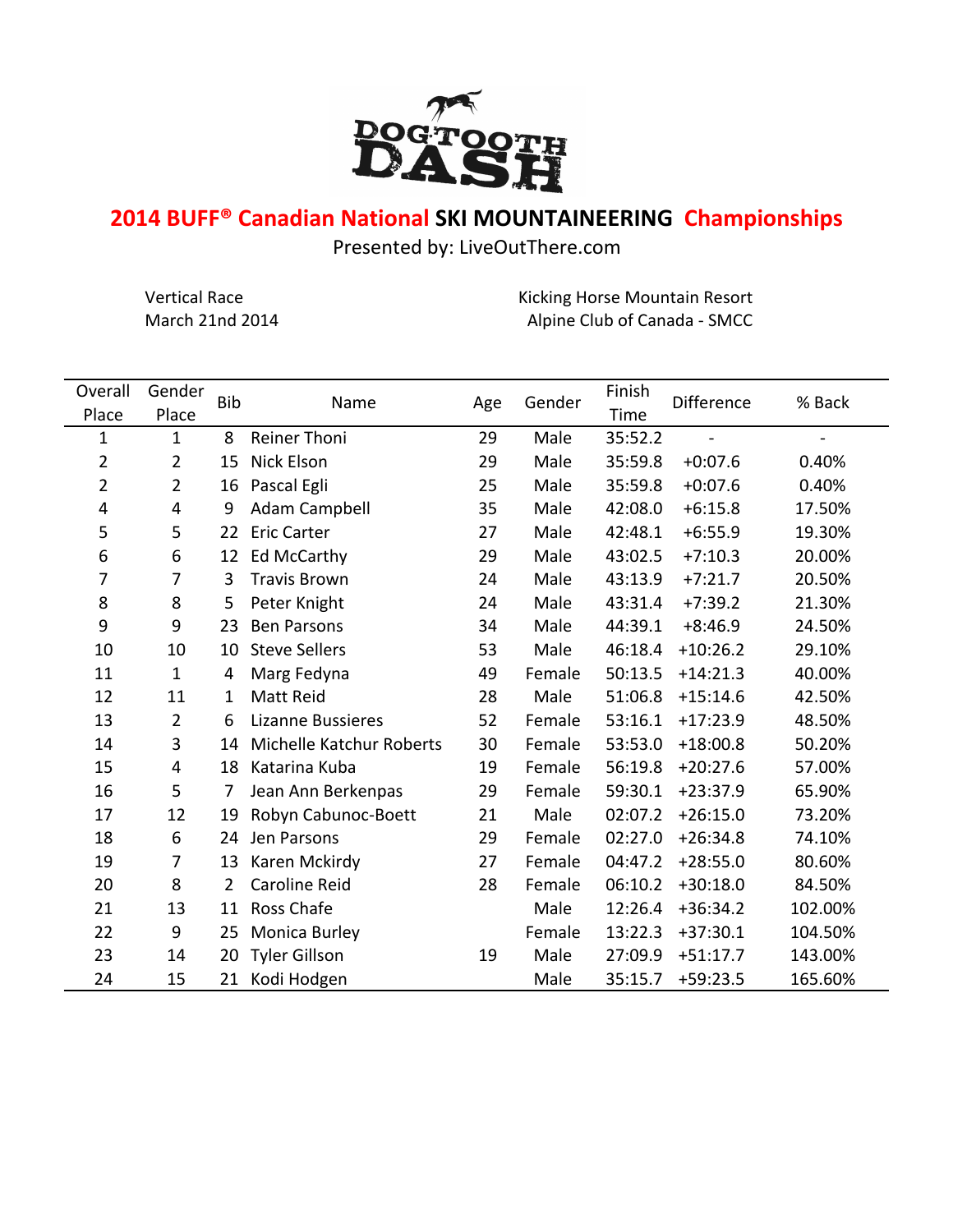

## **2014 BUFF® Canadian National SKI MOUNTAINEERING Championships**

Presented by: LiveOutThere.com

Individual Race **Kicking Horse Mountain Resort** Endividual Race March 22nd 2014 **Alpine Club of Canada** - SMCC

| Overall        | Gender         |            | Distance Age Gender         |       |    |        | Finish   | Adjusted |         |  |
|----------------|----------------|------------|-----------------------------|-------|----|--------|----------|----------|---------|--|
| Place          | Place          | <b>Bib</b> | Name                        |       |    |        | Time     | time     | Penalty |  |
| 1              | $\mathbf{1}$   | 68         | <b>Reiner Thoni</b>         | Elite | 29 | Male   | 02:02:33 | 02:02:33 |         |  |
| $\overline{2}$ | $\overline{2}$ | 77         | Nick Elson                  | Elite | 29 | Male   | 02:12:08 | 02:12:08 |         |  |
| 3              | 3              | 83         | <b>Eric Carter</b>          | Elite | 27 | Male   | 02:18:04 | 02:18:04 |         |  |
| 4              | 4              | 84         | <b>Ben Parsons</b>          | Elite | 34 | Male   | 02:18:09 | 02:18:09 |         |  |
| 5              | 5              | 62         | <b>Travis Brown</b>         | Elite | 24 | Male   | 02:21:59 | 02:21:59 |         |  |
| 6              | 6              | 78         | Pascal Egli                 | Elite | 25 | Male   | 02:23:56 | 02:23:56 |         |  |
| 7              | $\overline{7}$ | 65         | Peter Knight                | Elite | 24 | Male   | 02:25:10 | 02:25:10 |         |  |
| 8              | 8              | 71         | <b>Steve Sellers</b>        | Elite | 53 | Male   | 02:35:32 | 02:35:32 |         |  |
| 9              | 9              | 74         | <b>Ed Mccarthy</b>          | Elite | 29 | Male   | 02:38:28 | 02:38:28 |         |  |
| 10             | 10             | 73         | Jeff Perron                 | Elite | 41 | Male   | 02:52:38 | 02:52:38 |         |  |
| 11             | 11             | 70         | Adam Campbell               | Elite | 35 | Male   | 02:55:00 | 02:56:00 | 1:00    |  |
| 12             | 12             | 79         | Aaron Blake                 | Elite | 33 | Male   | 02:59:15 | 02:59:15 |         |  |
| 13             | 13             |            | 120 Matt Reid               | Elite | 28 | Male   | 03:04:44 | 03:04:44 |         |  |
| 14             | $\mathbf{1}$   | 76         | Michelle Katchur Roberts    | Elite | 30 | Female | 03:05:31 | 03:05:31 |         |  |
| 15             | $\overline{2}$ | 81         | Katarina Kuba               | Elite | 19 | Female | 03:11:40 | 03:11:40 |         |  |
| 16             | 14             | 72         | <b>Gavin Grace</b>          | Elite | 21 | Male   | 03:12:10 | 03:12:10 |         |  |
| 17             | 3              | 69         | Kylee Ohler                 | Elite | 30 | Female | 03:17:14 | 03:17:14 |         |  |
| 18             | 4              | 82         | Marg Fedyna                 | Elite | 49 | Female | 03:28:18 | 03:28:18 |         |  |
| 19             | 15             | 85         | <b>Trvor Sexsmith</b>       | Elite | 24 | Male   | 03:28:52 | 03:28:52 |         |  |
| 20             | 5              | 66         | <b>Lizanne Bussieres</b>    | Elite | 52 | Female | 03:33:02 | 03:33:02 |         |  |
| 21             | 16             | 86         | Chris Mcvey                 | Elite |    | Male   | 03:36:00 | 03:36:00 |         |  |
| 22             | 6              | 67         | Jean Ann Berkenpas          | Elite | 29 | Female | 03:39:44 | 03:39:44 |         |  |
| 23             | 17             |            | 126 Robyn Cabunoc-Boettcher | Elite | 21 | Male   | 03:05:20 | 04:05:20 | 1:00:00 |  |
| 24             | 18             | 64         | Jeremy Philips              | Elite | 37 | Male   | 03:07:14 | 04:07:14 | 1:00:00 |  |
| 25             | 19             | 63         | Jason Lavigne               | Elite | 41 | Male   | 03:11:15 | 04:11:15 | 1:00:00 |  |
| 26             | 7              | 87         | Hiromi Nishi                | Elite |    | Female | 03:28:42 | 04:28:42 | 1:00:00 |  |

\*1 min penalty assessed for leaving gear on course.

\*1 hr penalty assessed for arriving at Saddle Checkpoint outside time cutoff.